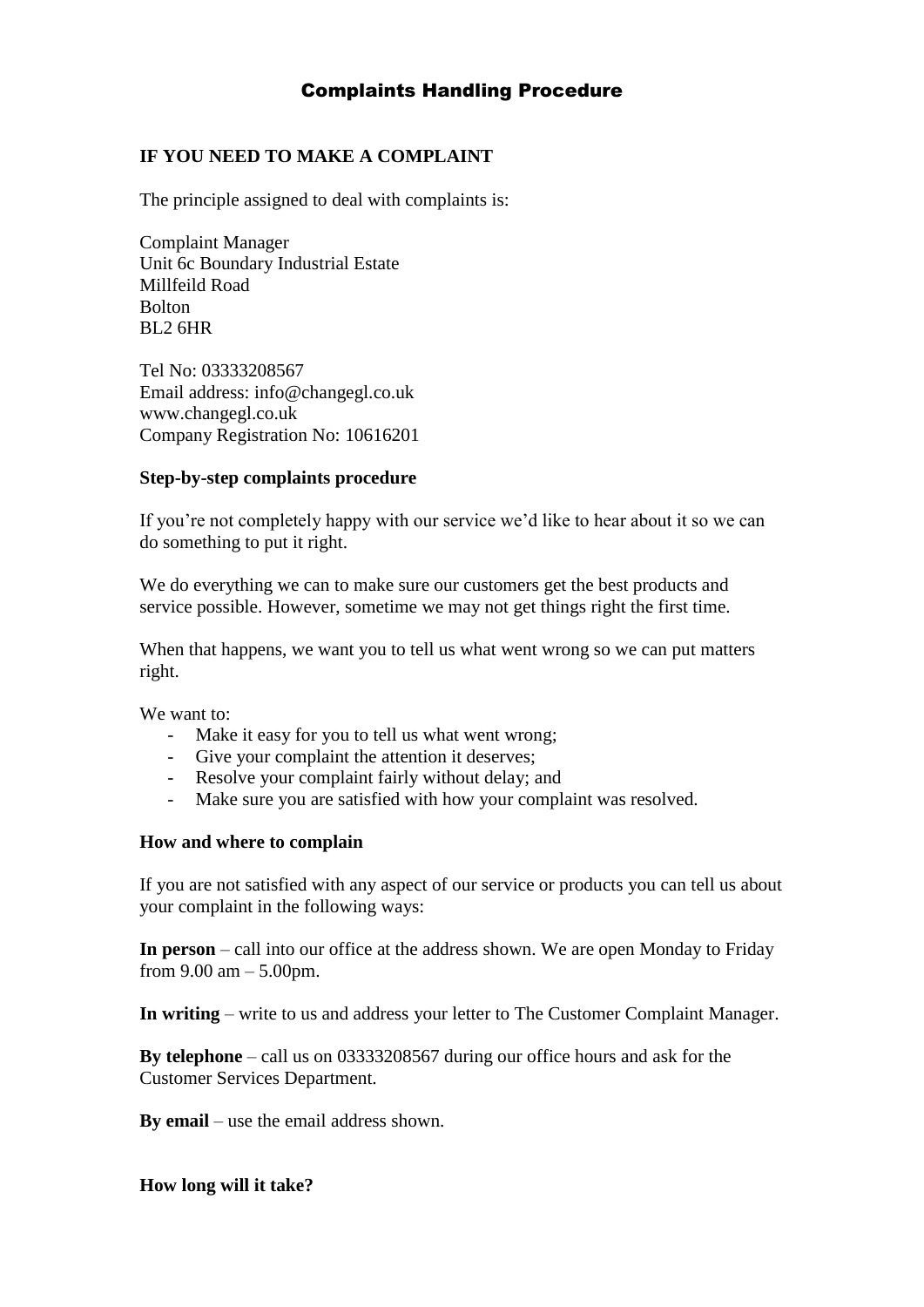# Complaints Handling Procedure

We aim to resolve your complaint straightaway but if we can't, then we will write to you within three business days to tell you:

- Why we have not resolved your complaint:
- Who is dealing with your complaint; and
- When we will contact you again.

We will aim to resolve your complaint quickly but it may take longer if it is complex.

We will keep you informed on a regular basis but if you need an update please call us on 03333208567 and ask to speak to the person handling your complaint.

### **If we cannot reach agreement with you?**

If we can't agree a solution with you within eight weeks, we will:

Send a letter giving our reasons for the delay and an indication of when we expect to provide a final decision.

OR

Issue our final decision letter which will explain our final position.

### **The Financial Ombudsman Service**

Our aim is to resolve all complaints internally. However, if after receiving our final decision letter, or if eight weeks have passed (this is sometimes referred to as the "eight-week rule"), you may have the right to refer your complaint to the Financial Ombudsman Service (FOS). The eight weeks start from the date a complaint is received anywhere in our business. Their contact details are shown below.

Please note: Only complaints relating to the sale of financial services should be referred to FOS.

### **Financial Ombudsman Service can be contacted in writing:**

Financial Ombudsman Service Exchange Tower London E14 9SR Tel: 0800 023 4567 (free for most people ringing from a fixed line) or 0300 123 9123 (cheaper for those calling using a mobile) or 44 20 7964 0500 (if calling from abroad) Email: [complaint.info@financial-ombudsman.org.uk](mailto:complaint.info@financial-ombudsman.org.uk)

Further information can be obtained from the Financial Ombudsman Service's website at [www.financial-ombudsman.org.uk](http://www.financial-ombudsman.org.uk/)